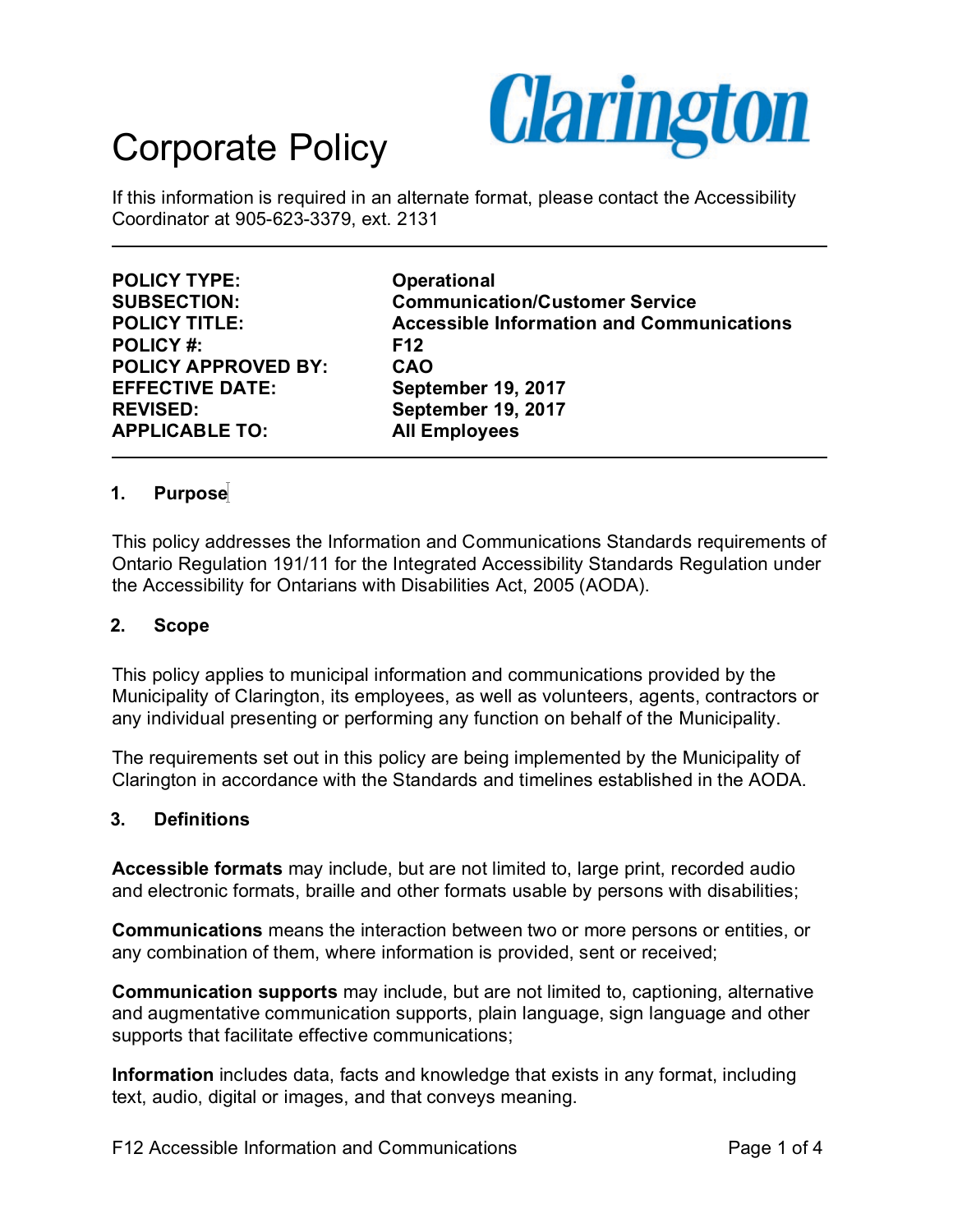

If this information is required in an alternate format, please contact the Accessibility Coordinator at 905-623-3379, ext. 2131

**Unconvertible information** means information that is not technically feasible to convert; or the technology to convert the information or communications is not readily available.

### **4. Policies**

### **4.1 Feedback**

The Municipality will ensure that people with disabilities can receive and respond to feedback in ways that are accessible to them by providing or arranging accessible formats and communications supports, upon request.

**Example 1**: The Municipality has asked members of the public to give their feedback on Municipal programs and services. The survey is available through hard copy at municipal facilities. If an individual cannot provide feedback in this format, he or she can request that the Municipality provide them with the survey in an alternative format and accept their feedback in an alternative format.

**Example 2**: The Municipality is holding a public meeting on a proposed redevelopment. A resident is unable to attend to provide their feedback on the proposed redevelopment due to a disability. He or she can request that the Municipality provide them the necessary information and give them the opportunity to share their feedback in a way that works for them.

Requests for receiving and responding to feedback in an alternative format can be forwarded to the Accessibility Coordinator.

## **4.2 Accessible Formats and Communication Supports**

Communications that the Municipality produces, directly or indirectly through contractual relationships, are available in accessible formats upon request unless providing this would cause undue hardship to the Municipality.

When an accessible format or communication support is requested, the Municipality will consult with the requesting person to determine which format or support is required. The Municipality will provide the material in a reasonable amount of time and at no additional cost.

This section does not apply to products, product labels, or unconvertible information.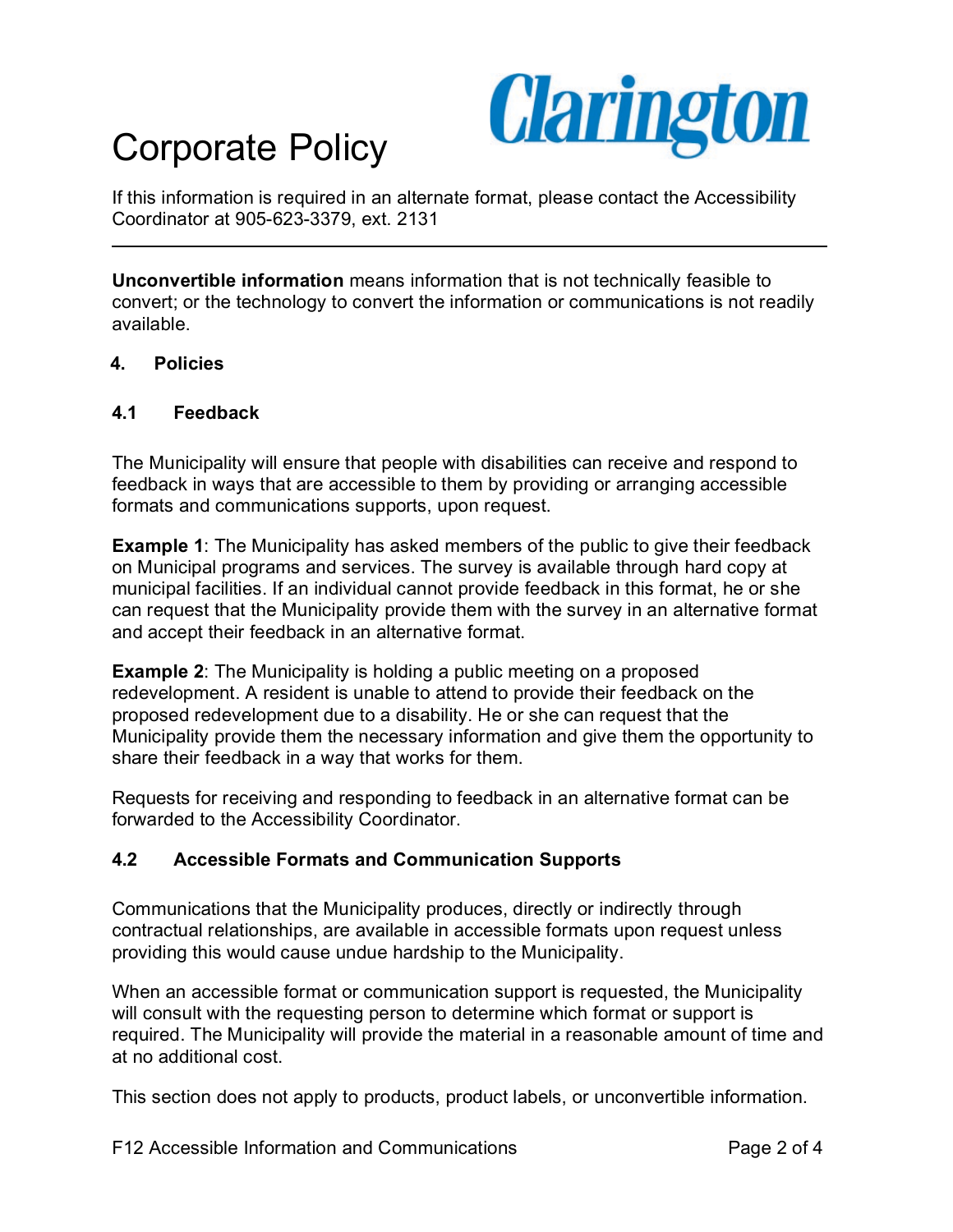

If this information is required in an alternate format, please contact the Accessibility Coordinator at 905-623-3379, ext. 2131

If information or communications are determined to be unconvertible, the Municipality will provide the person making the request with the reason why the material is unconvertible and a summary of the unconvertible material in an accessible format.

## **4.3 Notice of Availability of Documents**

Notice of the availability of documents in alternative formats and communication supports will be posted on the Municipality's website and by other methods as is reasonable in the circumstance.

Public-facing documents such as, but not limited to agendas, minutes, brochures, meeting notices, recreation guides, and letters must include a statement notifying the public about the availability of alternative formats. As a best practice, internal documents should also include this statement.

## **4.4 Emergency Procedures, Plans and Public Safety Information**

When requested, the Municipality will provide publically available emergency procedures, plans and public safety information in an accessible format or with appropriate communication support as soon as possible.

### **4.5 Accessible Websites and Web Content**

The Municipality will ensure its websites and the content on those sites, conform to the World Wide Web Consortium's Web Content Accessibility Guidelines (WCAG) 2.0 Level AA, or prevailing requirements, in accordance with Ontario Regulation 191/11.

Legacy, third party and unconvertible information may not be posted in an accessible format. Persons who require this information in an accessible format may request it in accordance with section 4.2 of this Policy.

### **5. General Exceptions**

Information or communications may be considered unconvertible if,

- a. It is not technically feasible to convert the information or communications, or
- b. If the technology to convert the information or communications is not readily available.